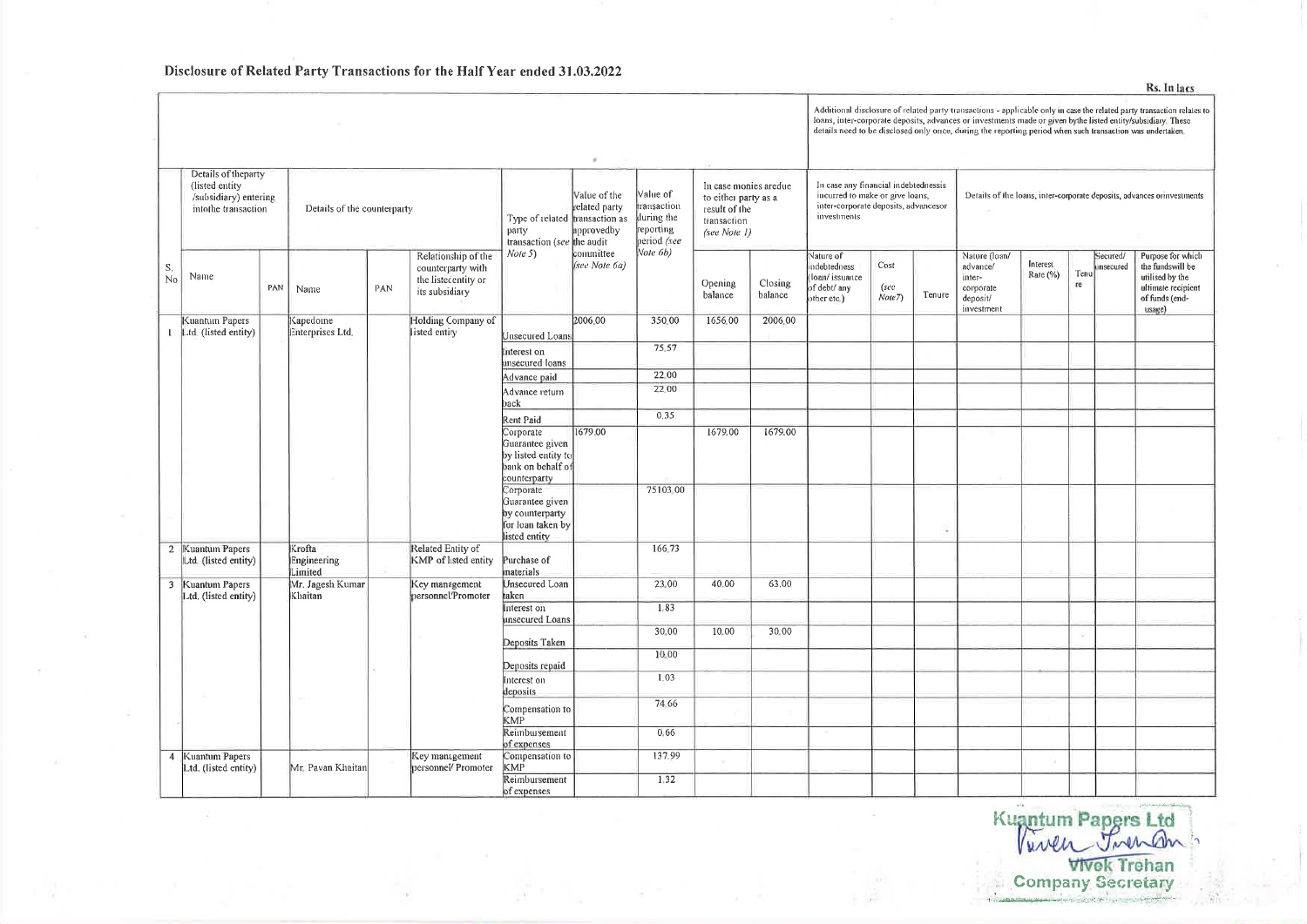|                | 5 Kuantum Papers<br>Ltd. (listed entity)  | Mr. Vivek Bihani                    | Independent Director                                           | Director Sitting<br>Fees           | 1,05   |        |        |  |            |  |  |  |
|----------------|-------------------------------------------|-------------------------------------|----------------------------------------------------------------|------------------------------------|--------|--------|--------|--|------------|--|--|--|
| 6              | Kuantum Papers<br>Itd. (listed entity)    | Ms Shireen Sethi                    |                                                                | Director Sitting                   | 0.55   |        |        |  |            |  |  |  |
| $\overline{7}$ | Kuantum Papers<br>Ltd, (listed entity)    | Mr. Drishinder<br>Singh Sandhawalia | independent Director liees<br>Non Independent<br>Non-Executive | Deposits Taken                     | 33 45  | 31.00  | 33.45  |  |            |  |  |  |
|                |                                           |                                     | Director                                                       | Deposits repaid                    | 31.00  |        |        |  |            |  |  |  |
|                |                                           |                                     |                                                                | nterest paid on                    | 1.43   |        |        |  |            |  |  |  |
|                |                                           |                                     |                                                                | Deposits taken<br>Director Sitting | 0.65   |        |        |  |            |  |  |  |
|                |                                           |                                     |                                                                | ees                                |        |        |        |  |            |  |  |  |
|                |                                           |                                     |                                                                | Management<br>Consultancy<br>ees   | 21.00  |        |        |  |            |  |  |  |
|                |                                           |                                     |                                                                | Reimbursement<br>of expenses       | 0.12   |        |        |  |            |  |  |  |
| $8\phantom{1}$ | Kuantum Papers                            | Mr. Bhavdeep                        |                                                                |                                    | 1.10   |        |        |  |            |  |  |  |
|                | Ltd. (listed entity)                      | Sardana                             | Independent Director                                           | Director Sitting<br>Fees           |        |        |        |  |            |  |  |  |
| $\overline{9}$ | Kuantum Papers                            | Mrs. Usha Khaitan                   |                                                                | nterest on                         | 1.88   | 42.00  | 42,00  |  |            |  |  |  |
|                | Ltd. (listed entity)                      |                                     | Promoter                                                       | insecured Loans                    |        |        |        |  |            |  |  |  |
|                | 10 Kuantum Papers<br>Ltd. (listed entity) | Ms. Deeksha<br>Khaitan              |                                                                | nterest on                         | 2.68   | 55.00  | 55,00  |  |            |  |  |  |
|                |                                           |                                     | Relative of Promoter                                           | Deposits taken                     |        |        |        |  |            |  |  |  |
|                | 11 Kuantum Papers<br>Ltd. (listed entity) | Ms. Malavika<br>Khaitan             |                                                                | Interest on                        | 2.27   | 49.00  | 49.00  |  |            |  |  |  |
|                | 12 Kuantum Papers                         |                                     | Relative of Promoter Deposits taken                            |                                    | 100.00 | 100.00 | 100.00 |  |            |  |  |  |
|                | Ltd. (listed entity)                      | Mrs. Shashi<br>Khaitan              | Relative of Promoter Deposits taken                            |                                    |        |        |        |  |            |  |  |  |
|                |                                           |                                     |                                                                |                                    | 100.00 |        |        |  | <b>COL</b> |  |  |  |
|                |                                           |                                     |                                                                | Deposits repaid                    |        |        |        |  |            |  |  |  |
|                |                                           |                                     |                                                                |                                    | 4.88   |        |        |  |            |  |  |  |
|                |                                           |                                     |                                                                | interest paid on<br>Deposits taken |        |        |        |  |            |  |  |  |
|                | 13 Kuantum Papers                         | Mrs. Abha Khaitan                   | Relative of Promoter                                           |                                    | 250.00 | 250.00 | 250.00 |  |            |  |  |  |
|                | Ltd. (listed entity)                      |                                     |                                                                | Deposits taken                     |        |        |        |  |            |  |  |  |
|                |                                           |                                     |                                                                |                                    | 250.00 |        |        |  |            |  |  |  |
|                |                                           |                                     |                                                                | Deposits repaid                    |        |        |        |  |            |  |  |  |
|                |                                           |                                     |                                                                | interest paid on<br>Deposits taken | 12.19  |        |        |  |            |  |  |  |
|                | 14 Kuantum Papers<br>Ltd. (listed entity) | Mrs. Simran<br>Sandhawalia          |                                                                |                                    | 20,60  | 36.90  | 36.90  |  |            |  |  |  |
|                |                                           |                                     | Relative of Director                                           | Deposits taken                     |        |        |        |  |            |  |  |  |
|                |                                           |                                     |                                                                |                                    | 20.60  |        |        |  |            |  |  |  |
|                |                                           |                                     |                                                                | Deposits repaid                    |        |        |        |  |            |  |  |  |
|                |                                           |                                     |                                                                |                                    | 1.61   |        |        |  |            |  |  |  |
|                |                                           |                                     |                                                                | interest paid on<br>Deposits taken |        |        |        |  |            |  |  |  |
|                | 15 Kuantum Papers                         |                                     | Relative of Director                                           | Deposits taken                     | 30.00  | 30.00  | 30.00  |  |            |  |  |  |
|                | Ltd. (listed entity)                      | Mrs. Kushal Pal                     |                                                                | Deposits repaid                    | 30.00  |        |        |  |            |  |  |  |
|                |                                           | Sandhawalia                         |                                                                | Interest paid on<br>Deposits taken | 1.37   |        |        |  |            |  |  |  |

Kuantum Papers Ltd

 $\sim$ 

 $\widetilde{\Delta}$  ).

 $\mathbf{k}$